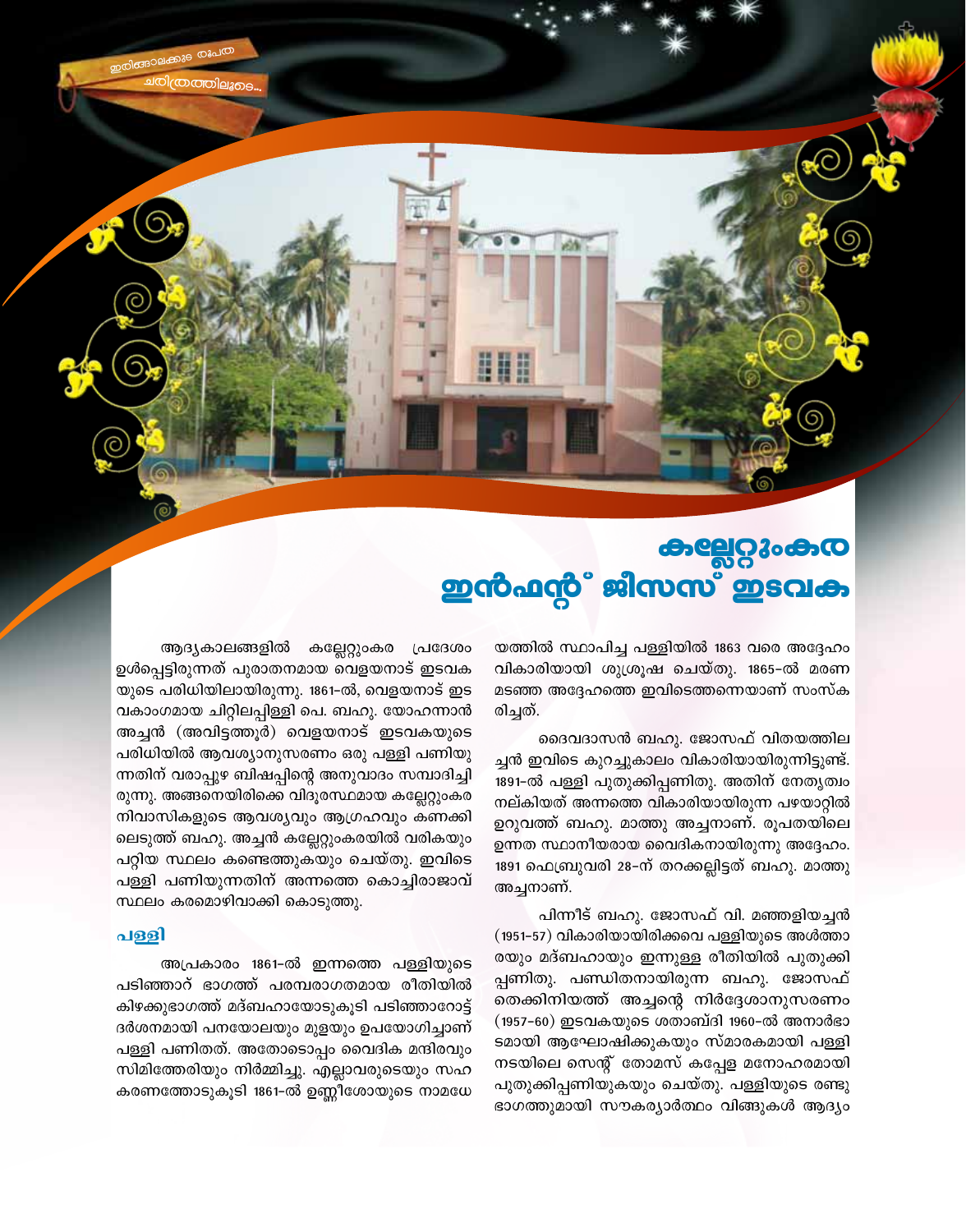

പഴയപങ്

നിർമ്മിച്ചത് ബഹു. ജോസ് അക്കരക്കാരനച്ചന്റെ കാല ത്താണ്.

#### ദേവാലയ നവീകരണം

ബഹു. പോൾ ചാലിശ്ശേരിയച്ചന്റെ കാലഘട്ട ത്തിൽ (1966–69) ആണ് കല്ലേറ്റുംകരയിൽ പഴയ പള്ളി കാര്യമായ രീതിയിൽ പരിഷ്കരിക്കാൻ ആരംഭിച്ചു. തുടർന്ന് സേവനം ചെയ്ത ബഹു. അബ്രാഹം കിഴ ക്കൂടനച്ചന്റെ (Jr.) കാലത്താണ് പൂർത്തിയായത്.

ബഹു. ജോൺ എടാട്ടുകാരൻ അച്ചൻ വികാരിയാ യിരുന്നപ്പോൾ (1984–87) പള്ളിയുടെ 125 വർഷത്തിന്റെ ജൂബിലി 1986-ൽ സമാഘോഷിക്കുകയും ജൂബിലി സ്മാരകമായി ഒരു മിനി പാരിഷ്ഹാൾ വൈദിക മന്ദി രത്തോട് ചെർന്ന് പണിയുകയും ചെയ്തു.

1991-ൽ ഇടവകയുടെ ജിഹ്വയായ പാരിഷ് ബുള്ള റ്റിൻ പ്രസിദ്ധീകരണം ആരംഭിച്ചു. 1993-ൽ രൂപതയുടെ ഫാമിലി അപ്പോസ്തലേറ്റിന് പുതിയ സെന്റർ പണിയു വാൻവേണ്ടി വാങ്ങിയ സ്ഥലത്താണ് ക്രമേണ PACS നിർമ്മിച്ചത്. ഇപ്പോഴത്തെ വികാരി ബഹു. തോമസ് പഞ്ഞിക്കാരനച്ചന്റെ നേതൃത്വത്തിൽ നിലവിലുള്ള പുരാതന ദൈവാലയം പുതുക്കിപ്പണിയുന്നതിനു വേണ്ടി ഇടവക ജനം ഒറ്റക്കെട്ടായി പരിശ്രമിക്കുന്നു. അടിസ്ഥാനശിലയുടെ ആശീർവാദകർമ്മം 2009 ഫെബ്രുവരിയിൽ ആർച്ച് ബിഷപ്പ് ഡോ. ജോർജ്ജ് പാനികുളം നിർവ്വഹിച്ചു.

#### സാമൂഹൃരംഗത്ത്

കല്ലേറ്റുംകര ഇടവകയുടെയും പ്രദേശത്തി ന്റെയും വികസനത്തിൽ നിർണ്ണായക പങ്കുവഹിച്ച വികാരിയച്ചനാണ് (1926-1932) മലമേൽ ബഹു.



നഴ്സറി സ്ക്കൂൾ

അന്ത്രയോസ് അച്ചൻ (ഫാ. ആൻഡ്രൂസ് മലമേൽ). ഇന്നാട്ടിലെ പ്രധാനപ്പെട്ട സ്ഥാപനങ്ങളായ വില്ലേജ് ഓഫീസ്, വില്ലേജ് ലൈബ്രറി, പോസ്റ്റ് ഓഫീസ്, രജിസ്റ്റർ ഓഫീസ് എന്നിവ ഇവിടെ സ്ഥാപിതമാ യത് ബഹു. അച്ചന്റെ പരിശ്രമത്താലായിരുന്നു. കല്ലേ റ്റുംകരയിലെ സാമൂഹിക-സാംസ്കാരിക രംഗത്ത് നിറഞ്ഞുനിന്ന ഒരു പുരോഹിതനായിരുന്നു അദ്ദേഹം. അദ്ദേഹത്തോടുള്ള ആദരസൂചകമായി കല്ലേറ്റുംക രയിലെ വില്ലേജ് ലൈബ്രറിക്ക് "ഫാ. ആൻഡ്രൂസ് മെമ്മോറിയൽ വില്ലേജ് ലൈബ്രറി & റീഡിംഗ് റൂം" എന്ന പേര് നല്കി ഗവണ്മെന്റിൽ നിന്ന് അംഗീകാരം വാങ്ങി. 25.5.1932-ൽ അദ്ദേഹം ഈ ഇടവകയിൽ വച്ചുതന്നെ ചരമം പ്രാപിക്കുകയും ഇവിടെ പള്ളിയിൽ സംസ്കരിക്കപ്പെടുകയും ചെയ്തു. ബഹു. അക്കരക്കാ രനച്ചന്റെ ഉത്സാഹത്താൽ വല്ലക്കുന്നിൽ കോൾപിങ്ങ് സെന്ററും പള്ളിക്ക് സമീപം ഒരു എള്ളാട്ടുകമ്പനിയും കുറച്ചുകാലം പ്രവർത്തിച്ചിരുന്നു.



വൈദിക മന്ദിരം

### പാരിഷ്ഹാൾ, പുതിയ വൈദികമന്ദിരം

ബഹു. ജോണി മേനാച്ചേരി അച്ചന്റെ കാല ഘട്ടത്തിലാണ് (1999–2001) ഇടവകയ്ക്കുവേണ്ടി സൗകര്യപ്രദമായ ഒരു പാരിഷ്ഹാൾ പണിതതും ഇൻഫന്റ് ജീസസ് ചാരിറ്റബിൾ ട്രസ്റ്റിന് ആരംഭം കുറിച്ചതും. 2003-ൽ പുലിപ്പാറക്കുന്ന് പ്രദേശത്ത് St. Mary's F.S.M.A. കോൺവെന്റ് ആരംഭിക്കുകയുണ്ടായി.



പാരിഷ് ഹാൾ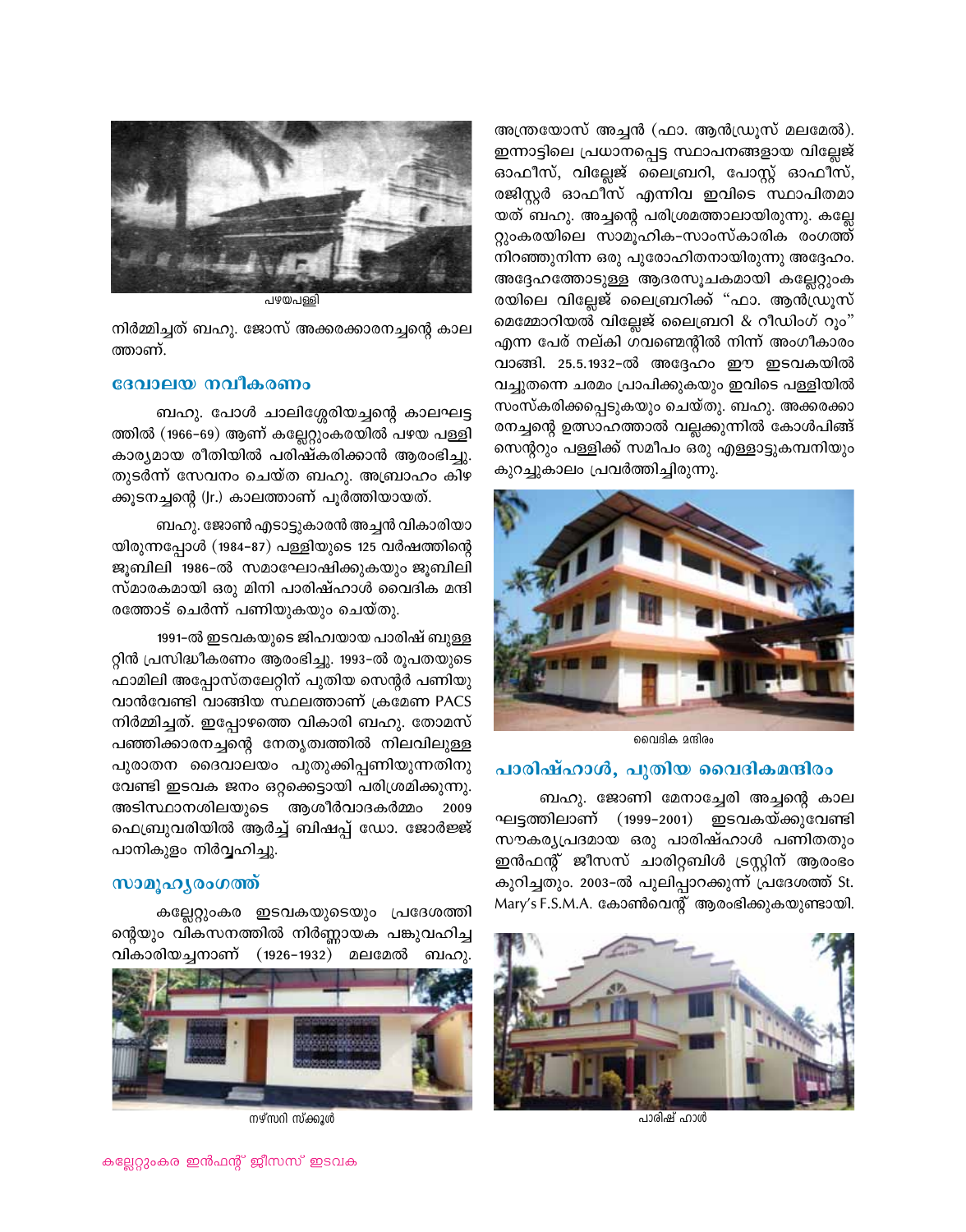നം, ദർശനസഭ, വിവിധ സംഘടനകൾ എന്നിവ സജീ വമായി മുന്നേറുന്നു.

### വിവിധ സ്ഥാപനങ്ങൾ ഐ.ജെ.എൽ.പി. സ്ക്കൂൾ



ഇൻഫന്റ് ജീസസ് എൽ.പി. സ്ക്കൂൾ

പള്ളിയോടുചേർന്ന് പള്ളിക്കൂടം എന്ന വീക്ഷണ ത്തോടെ 1912-ൽ പള്ളിയിൽ നിന്ന് നേരിട്ട് പള്ളിവക സ്ഥലത്ത് 1912-ൽ പൊഴോലിപറമ്പിൽ ബഹു. ക്രൂസ് (പൗലോസ്) അച്ചൻ സ്ഥാപിച്ചതാണ് കല്ലേറ്റുംകര ഐ.ജെ.എൽ.പി. സ്ക്കൂൾ. 400–ഓളം വിദ്യാർത്ഥിനീ വിദ്യാർത്ഥികൾ ഇപ്പോൾ ഇവിടെ പഠനം നടത്തുന്നു.

### ബി.വി.എം. ഹൈസ്ക്കുൾ

പ്രാഥമിക വിദ്യാഭ്യാസത്തിനുശേഷം തുടർ വിദ്യാഭ്യാസത്തിന് ഇവിടെത്തന്നെ സൗകര്യം വേണ മെന്ന ചിന്തയോടെ ഈ പ്രദേശത്തെ ജനങ്ങളുടെ വിദ്യാഭ്യാസ സൗകര്യത്തിനായി പള്ളിവക സ്ഥലത്ത് ബി.വി.എം. ഹൈസ്കൂൾ ആരംഭിക്കുന്നതിന് ഇളംകുന്ന പ്പുഴ കുന്നത്തുപറമ്പിൽ ബഹു. പൊറിഞ്ചു അച്ചൻ രണ്ടാം പ്രാവശ്യം വികാരിയായിരുന്ന കാലഘട്ടത്തിൽ (1942–44) ഉത്സാഹിക്കുകയും തുടർന്ന് വികാരിയായി വന്ന ബഹു. തോമസ് ഇരിമ്പനച്ചൻ യാഥാർത്ഥ്യമാക്കു കയും ചെയ്തു. 1944-ലാണ് ബി.വി.എം.ഹൈസ്ക്കൂൾ ആരംഭിച്ചത്. യു.പി. വിഭാഗം കാലാന്തരത്തിൽ ഹൈസ്ക്കൂളായി ഉയർത്തപ്പെട്ടു. പള്ളിക്കും ഇടവ കക്കാരിൽ ചിലർക്കും ഓഹരിയുള്ള വിദ്യാഭ്യാസ ട്രസ്റ്റിന്റെ കീഴിലാണിത്. ഓഹരിക്കാരുടെ പൊതു യോഗം നിശ്ചയിക്കുന്ന കമ്മിറ്റിയാണ് ഇതിന്റെ മാനേ ജ്മെന്റ് കാര്യങ്ങൾ ഇപ്പോൾ ശ്രദ്ധിക്കുന്നത്. നാലുദശ കത്തോളം കാലം ബഹു. ഹോളി ഫാമിലി സിസ്റ്റേഴ്സ് ഇവിടത്തെ യു.പി. വിഭാഗത്തിൽ അധ്യാപകരായി രുന്നു.



ബി.വി.എം. ഹൈസ്ക്കൂൾ



ഉണ്ണീരോയുടെ ബെത്ലെഹം ഗ്രോട്ടോ

ബഹു. വിൻസെന്റ് ചാലിശ്ശേരിയച്ചൻ വികാരിയാ യിരിക്കുമ്പോൾ (2003-2007) വൈദികമന്ദിരം പുതു ക്കിപ്പണിത് സജ്ജീകരിക്കുകയും 2005 മാർച്ച് 19–ന് അഭിവന്ദ്യ പിതാവ് വെഞ്ചരിപ്പുകർമ്മം നടത്തുകയും ചെയ്തു.

ഇപ്പോഴത്തെ വികാരിയായ ബഹു. തോമസ് പഞ്ഞിക്കാരൻ 2007 ജനുവരി മാസത്തിലാണ് ഇവിടെ ചുമതലയേറ്റത്. ബഹു. അച്ചന്റെ പരിശ്രമഫലമായി ചുരുങ്ങിയ കാലത്തിനിടയിൽ രൂപംകൊണ്ടതാണ് പുതിയ അൾത്താര, ബെത്ലെഹം ഗ്രോട്ടോ എന്നിവ. വല്ലക്കുന്നിലെ സെന്റ് ജോസഫ്സ് കപ്പേളയും ഈ കാലഘട്ടത്തിൽത്തന്നെ പൂർത്തിയാക്കപ്പെട്ടു.

# നിലവിലുള്ള കപ്പേളകൾ

പള്ളിയുടെ നേരിട്ടുള്ള മേൽനോട്ടത്തിലും കുടുംബയൂണിറ്റുകളുടെ ബന്ധപ്പെട്ട സഹകര ണത്തോടെയുമായി താഴെ പറയുന്ന കപ്പേളക ളാണ് ഇടവകയിലുള്ളത്. സെന്റ് ആന്റണീസ്, ചെറുപുഷ്പം, സെന്റ് തോമസ് പള്ളിനട, സെന്റ് ജോൺ, വേളാങ്കണ്ണിമാത, സെന്റ് ജോസഫ് എന്നി വരുടെ നാമധേയത്തിൽ ഇടവകയുടെ നാനാ ഭാഗങ്ങളിലായി സ്ഥിതിചെയ്യുന്ന കപ്പേളകൾക്ക് പുറമെ പള്ളിയുടെ ഗെയ്റ്റിനരികെ ഉണ്ണീശോയുടെ സ്തൂപവും വണക്കത്തിനായി സ്ഥാപിച്ചിട്ടുണ്ട്. കൂടാ തെ, 2008 ൽ വല്ലക്കുന്നിൽ സെന്റ് ജോസഫ് കപ്പേള നിർമ്മക്കുകയുണ്ടായി.

#### മതബോധനം, സംഘടനകൾ

1978-ൽ 14 യൂണിറ്റുകളിലായി പ്രവർത്തനം ആരംഭിച്ച കുടുംബസമ്മേളനങ്ങൾ 1984-ൽ 16 ആയി ത്തീരുകയും 1993-ൽ പുനർവിഭജനത്തെത്തുടർന്ന് 20 ആയി വർദ്ധിക്കുകയും ചെയ്തു. എന്നാൽ 1999–ൽ ഒരു കുടുംബയൂണിറ്റ് ഉൾപ്പെടെ ഏതാനും വീടുകൾ ആളൂർ പ്രസാദവരനാഥ ഇടവകയിൽ ഉൾപ്പെടാൻ ഇടയായതിനാൽ ഇപ്പോൾ ആകെ 19 കുടുംബയൂണി റ്റുകളിലായി ആകെ 996 കുടുംബങ്ങളാണുള്ളത്. ഇട വകയുടെ ജിഹ്വയായി 1991-ൽ ആരംഭിച്ച 'വചനം' പ ാരിഷ്ബുള്ളറ്റിനും പ്രസിദ്ധീകരിക്കുന്നു. മതബോധ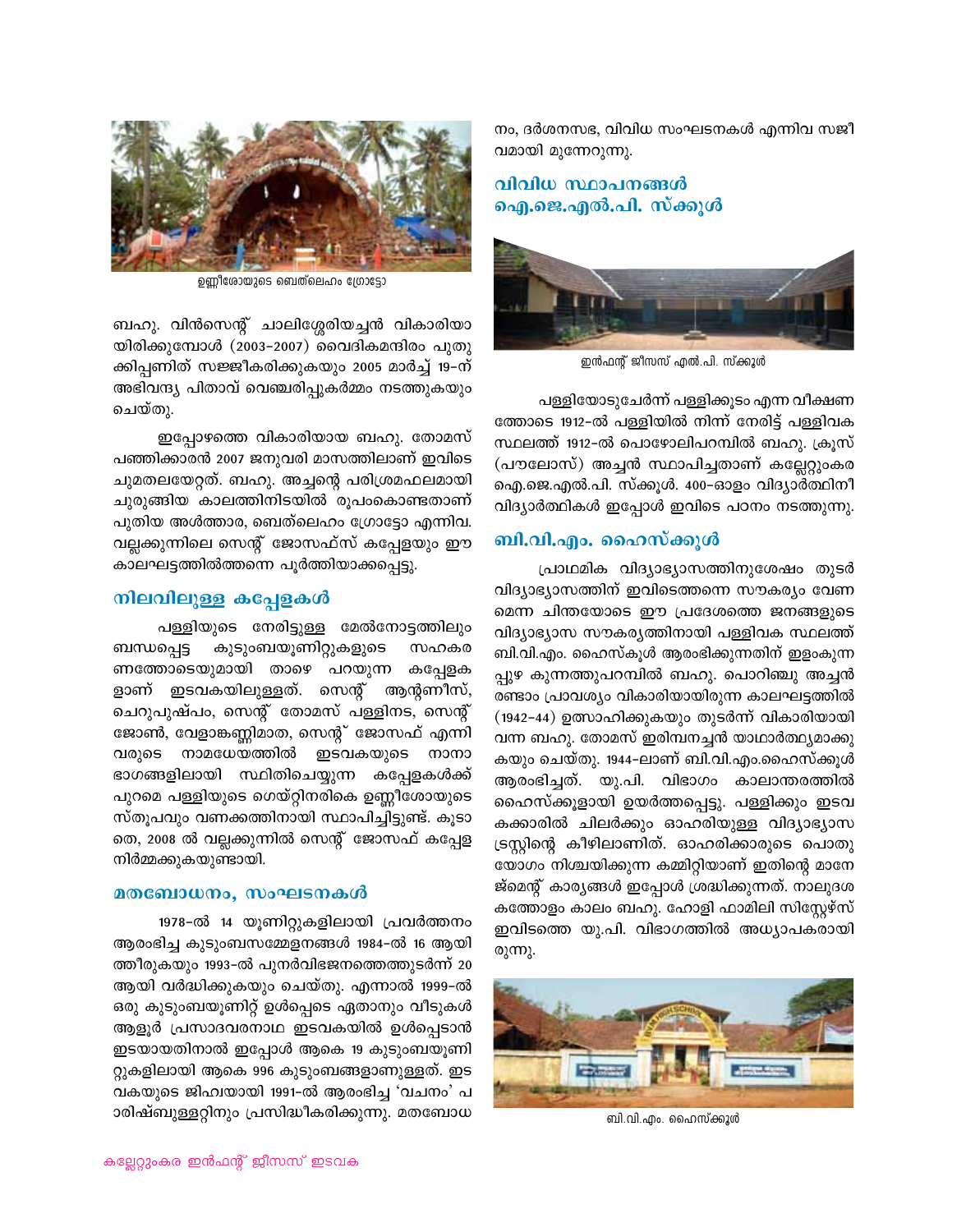

ഹോളിക്രോസ് നഴ്സറി

ക്രോസ് സിസ്റ്റേഴ്സ് അഥവാ സിസ്റ്റേഴ്സ് ഓഫ് ഷവനോ (Sisters of the Cross of Chavanaud). ഇവ രുടെ കൽക്കട്ടാ പ്രോവിൻസിന്റെ കീഴിൽ 1997–ൽ പള്ളിയുടെ പടിഞ്ഞാറുഭാഗത്ത് വാങ്ങിയ സ്ഥല ത്താണ് കോൺവെന്റ് സ്ഥാപിതമായത്. ഇടവകയുടെ വിവിധ ശുശ്രൂഷകളിൽ അവർ വേണ്ടവിധം സഹക രിക്കുന്നു.

കൂടാതെ, 2003-ൽ കല്ലേറ്റുംകര ഇടവകയുടെ പരിധിയിൽ പുലിപ്പാറക്കുന്ന് പ്രദേശത്ത് ആരംഭിച്ച F.S.M.A. കോൺവെന്റ് പുതുതായി രൂപംകൊണ്ട പ്രസാദവരനാഥ ഇടവകയുടെ പരിധിയിലായി.

### വേർപിരിഞ്ഞ ഇടവകകൾ

കാലാകാലങ്ങളിൽ ഇവിടെനിന്ന് വേർപിരിഞ്ഞു പോയ ഇടവകകളാണ് പാറേക്കാട്ടുകര, മുരിയാട്, പുല്ലൂർ, പ്രസാദവരനാഥ ആളൂർ എന്നിവയും സമീപ കാലത്ത് രൂപംകൊണ്ട വല്ലക്കുന്ന് ഇടവകയും. കൂടാതെ കടുപ്പശ്ശേരി, കൊടകര, ആനത്തടം, താഴെ ക്കാട് എന്നീ ഇടവകകളുടെ ഏതാനും ഭാഗങ്ങളും ഇവിടെനിന്ന് പോയ കുടുംബങ്ങളാണ്. 1887–കാലഘട്ട ത്തിൽ കല്ലേറ്റുംകര, വെളയനാട് എന്നീ പള്ളികളിൽനി ന്നാണ് താഴെക്കാട് പള്ളിയിലെ ആത്മീയകാര്യങ്ങൾ നടത്തിയിരുന്നത് എന്നതും ശ്രദ്ധേയമാണ്.

# പാസ്റ്ററൽ ആനിമേഷൻ സെന്റർ (PACS)

ഇടവക അതിർത്തിയിൽ ഇൻഡസ്ട്രിയൽ എസ്റ്റേ റ്റിന് സമീപം 1993–ൽ രൂപത വാങ്ങിയ സ്ഥലത്ത് രൂപതകേന്ദ്രത്തിന്റെ നേരിട്ടുള്ള നിയന്ത്രണത്തിൽ പണിതീർത്ത് 2000 ഡിസംബർ 9–ാം തിയ്യതി ആശീ ർവദിച്ച് ഉദ്ഘാടനം ചെയ്തതാണ് പാസ്റ്ററൽ ആനിമേഷൻ സെന്റർ ഫോർ സ്റ്റഡീസ് (Pastoral Animation Centre for Studies) എന്ന ബൃഹത്തായ സ്ഥാപനം. 2001 മുതൽ വിവാഹത്തിന് ഒരുക്കമായുള്ള പ്രീ– കാന കോഴ്സ്, തിയോളജി കോഴ്സ്, ബൈബിൾ കോഴ്സ്, ധ്യാനങ്ങൾ, സെമിനാറുകൾ, കോൺഫ്രൻസുകൾ തുടങ്ങിയവയ്ക്ക് വേദിയായും, കുടുംബസമ്മേളന

# സി.എച്ച്.എഫ് കോൺവെന്റ്

ഇരിങ്ങാലക്കുട രൂപതയുടെ പ്രഥമ വികാരി ജനറാളായ മോൺ. സഖറിയാസ് പുതുശ്ശേരിയച്ചൻ ഇവിടെ വികാരിയായിരുന്ന കാലഘട്ടത്തിൽ (1960–63) സന്യസ്തരുടെ സേവനം ഇടവകയുടെ ആത്മീയ വളർച്ചയ്ക്ക് ഉപകരിക്കുമെന്ന പ്രതീക്ഷയോടുകൂടി 1961–ൽ ആണ് ഹോളി ഫാമിലി കോൺഗ്രിഗേഷന്റെ സെന്റ് പോൾസ് കോൺവെന്റ് സ്ഥാപിതമായത്.

### പാവനാത്മ പ്രൊവിൻഷ്യൽ ഹൗസ്



പ്രൊവിൻഷ്വൽ ഹൗസ്

സെന്റ് പോൾസ് കോൺവെന്റിനോടനു ബന്ധിച്ച് 1976-ൽ പാവനാത്മ റീജിനൽ ഹൗസ് ആരംഭിച്ചു. ആദ്യകാലങ്ങളിൽ ഇവ രണ്ടും നൈയാ മികമായി രണ്ട് വൃതൃസ്ത സ്ഥാപനങ്ങളായിട്ടാണ് നിലനിന്നിരുന്നത്. 1978–ലാണ് ഹോളി ഫാമിലി സന്യാസിനീസഭയുടെ പാവനാത്മാ പ്രോവിൻസ് രൂപംകൊണ്ടത്. അടുത്തയിടെയായി ഇരുസ്ഥാപ നങ്ങളും സമന്വയിപ്പിക്കുകയുണ്ടായി. പ്രോവിൻ സായതിനെത്തുടർന്ന് ബഹു. സിസ്റ്റേഴ്സിന്റെ പ്രാരംഭപരിശീലനം പ്രൊവിൻഷ്യൽ ഹൗസിൽ നട ത്തിയിരുന്നു. 2003-ൽ പ്രോവിൻസിന്റെ രജതജൂബിലി സമാഘോഷിക്കുകയുണ്ടായി.

# ഹോളിക്രോസ് കോൺവെന്റ്

സ്ഥിറ്റ്സർലണ്ടിലെ ജെനീവ് ആസ്ഥാനമായി പ്രവർത്തിക്കുന്ന സന്യാസിനീസമൂഹമാണ് ഹോളി



ഹോളിക്രോസ് കോൺവെന്റ്